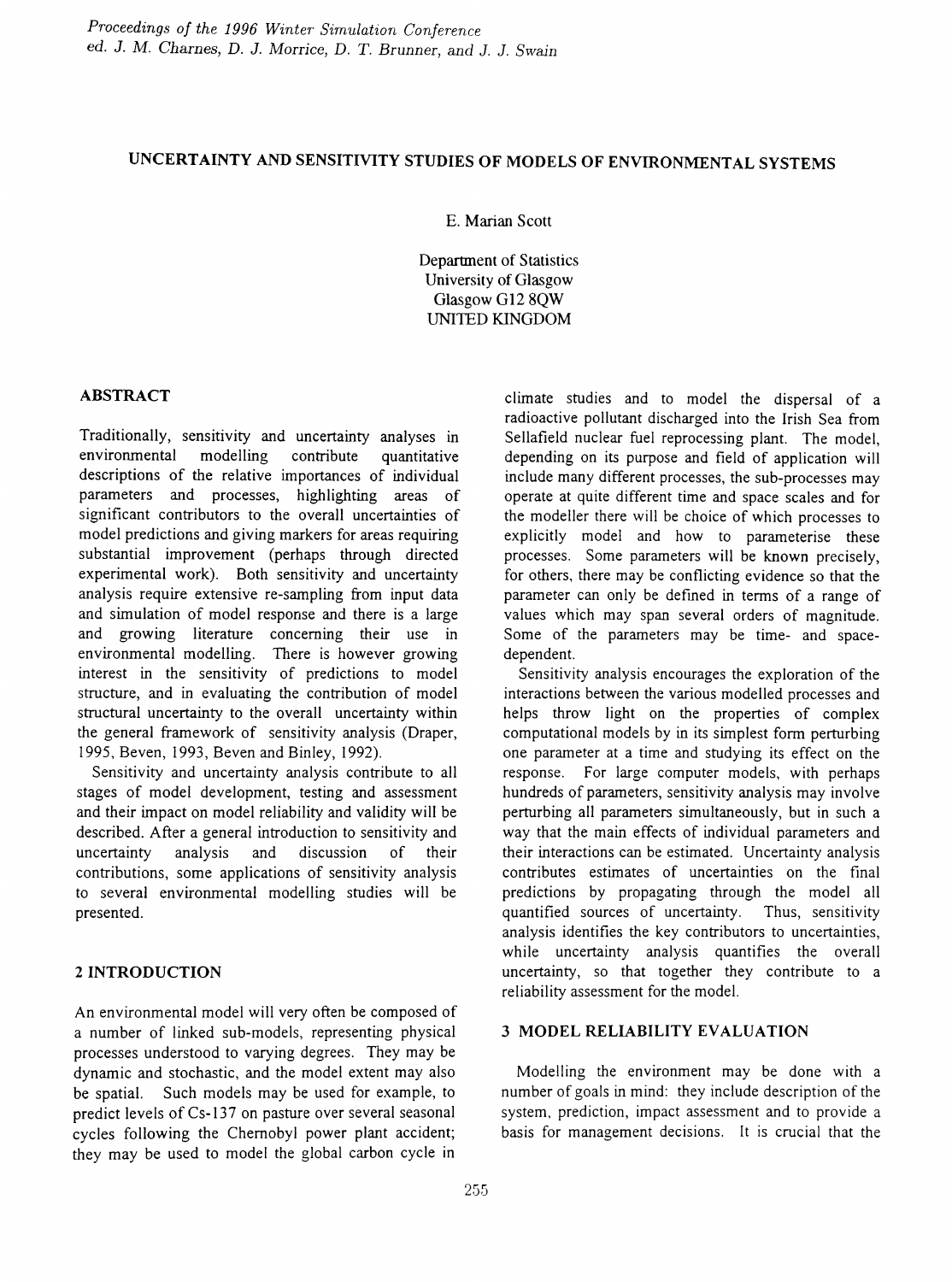model should be fit for the purpose to which it was designed.

There are a number of properties the modeller wishes the model and the model results to possess, but one of the most important is reliability. What properties might be considered to define model reliability? One fundamental requirement is that the model should reproduce the behaviour of the system under study, within the limits of uncertainty of the data and the model predictions.

As part of this requirement, therefore, an assessment of the uncertainty associated with the model predictions is required. This uncertainty should be acceptable for decision making purposes and it should also be possible to identify the factors contributing to this uncertainty.

#### 3.1 Factors affecting reliability

The factors affecting reliability can be broadly classified corresponding to the main stages in model development: specification, conceptualisation, computation and parameterisation (IAEA, 1989).

In the specification of the problem, the modeller must consider the spatial and temporal resolution required in the predictions, the purpose of the modelling and the scales at which the predictions will be required. He must also consider the processes which operate.

He must formulate an appropriate conceptual model, defming the model structure, processes and the scale at which they operate and any interconnections.

The conceptual model must be translated into a computational model, whose code must be verified.

Finally, any unknown parameters must be defined. The parameters may have associated with them large uncertainties , arising from two sources: natural stochastic variation and lack of knowledge on the modeller's behalf (Hoffman & Hammonds, 1994).

Thus, at each stage of the modelling process uncertainties are introduced, not only in the defmition of the parameters. Sensitivity analysis contributes at each stage and only after these stages have been completed, can the critical stage of model testing and validation be reached. The testing and validation must take into account the uncertainties introduced in the preceeding stages (McKay, 1995).

3.2 The role of sensitivity and uncertainty analysis in model development

#### 3.2.1 Parametric sensitivity analysis

Sensitivity analysis involves determination of the amount and kind of change produced in a given system

parameter by a change in another parameter. It is a tool in the investigation of factors which are important or influential in determing the system response.  $T_0$ perform a sensitivity analysis, it is necessary to first identify the parameters of interest, define for each a probability density function (p.d.f.) to reflect the belief that the parameter will take on various values within its possible range, account for dependencies amongst the parameters and propagate the uncertainties through the model to generate a p.d.f. of predicted values which can then be analysed.

Defmition of the parameter p.d.f. can often prove difficult, occasionally there may be experimental information available which would allow empirical based estimation of the p.d.f., but more commonly there may be little information and the p.d.f. then fundamentally reflects the modeller's belief. The elicitation of belief based p.d.f.s in environmental contexts is a challenging task, but which which if successfully achieved raises the possibility of directly incorporating expert opinion into the formal analysis through Bayesian methodology (Cooke,1994a,b, EC Munvar report, 1995 ).

Given the p.d.f., there are a number of widely used methods of sampling, they include simple random sampling (SRS), (parameter values chosen at random from the p.d.f.) and Latin hypercube sampling (LHS), (the range of each parameter is partitioned into n intervals and one value is selected from each interval of each parameter). SRS is simple, reliable easy to analyse but inefficient. LHS is basically a stratified sampling procedure and is generally more efficient than SRS (Andres, 1987, Andres, 1997, Iman and Conover, 1980).

A large number of methods for the analysis of the results from the sensitivity analysis exist, and indeed there have been a number of comparisons of the methods (Iman and Helton, 1988, Saltelli and Homma, 1992, Hamby, 1995). Techniques used include response surface replacement, correlation and partial rank correlation coefficients, regression (on ranks) as well asa number of standard test statistics (Smirnov, Vramer-Von Mises and Mann-Whitney), (Saltelli et ai, 1992). Whatever the method, its goal is to explore the model response to changing parameters.

However, parametric uncertainty reflects only one source (and perhaps not the dominant source) of uncertainty. The other key contributor is uncertainty about the model structure itself.

# 3.2.2 Model uncertainty

In the development of the model, the modeller must work with an imperfect and incomplete description of the physical system. He must select features and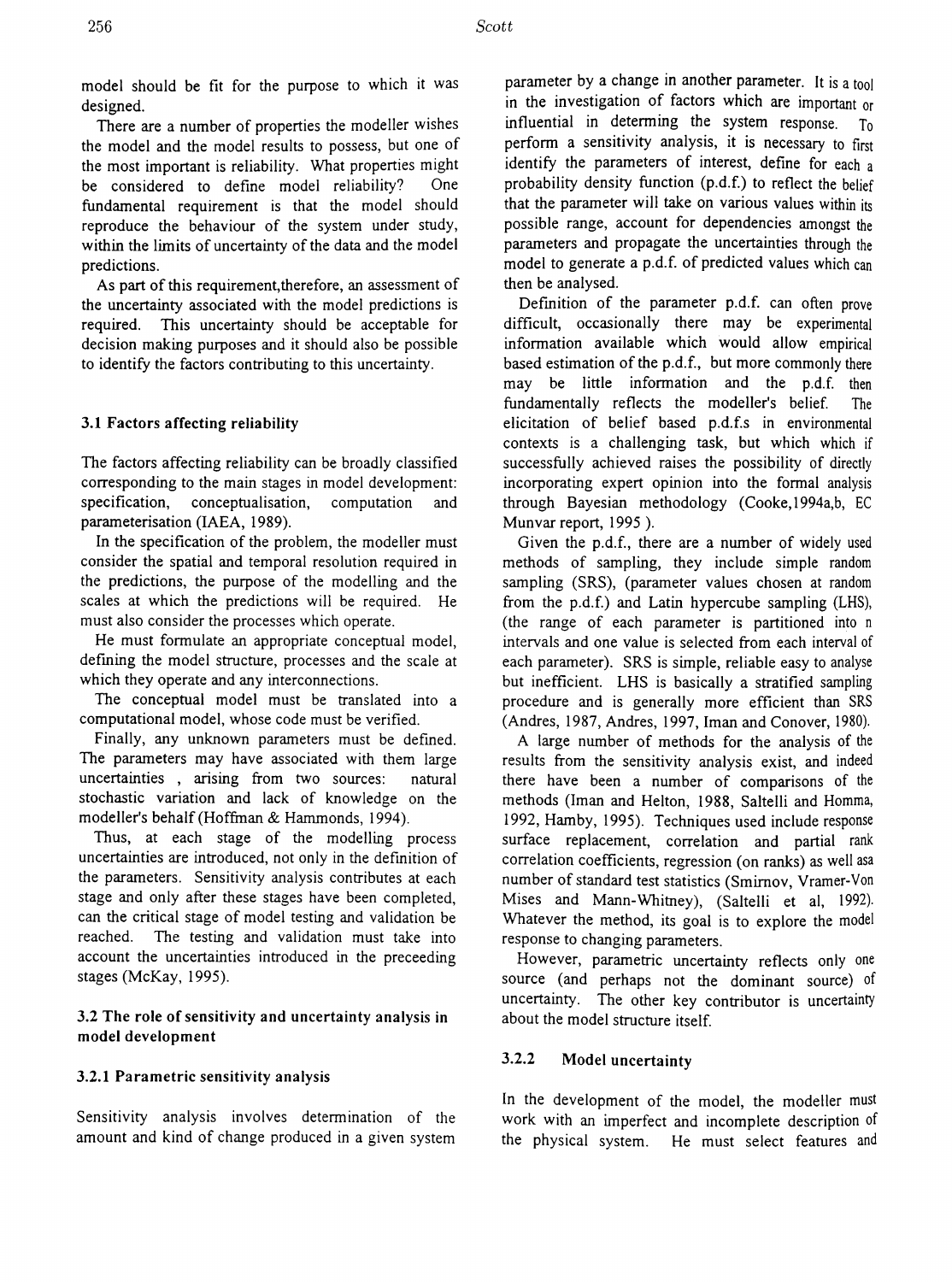processes to be parameterised, he must synthesise sometimes conflicting evidence and he must prioritise.

Model or structural uncertainty reflects that an acceptable model prediction may be achieved in many different ways and that the modeller must use judgement to decide on the structure of the model. In an attempt to explicitly consider this source of uncertainty in the predictions (particularly important when the model is being used as a management decision tool), a number of problems must first be resolved. It may be more difficult to quantify the uncertainty in the model structure when compared to a single parameter.

Models may differ in terms of the physical, chemical or biological processes included; they may have different state spaces; they may have been constructed using a different knowledge base; the complexity of the models may thus be different, yet all may be valid but still provide different responses. The issue of how uncertainty about model structure can be quantified and incorporated in a standard sensitivity analysis is important one which is yet to be fully addressed. The issue of structural uncertainty is one which can be addressed using a Bayesian formulation, within which, it is possible to elicit and make use of expert beliefs. Following Draper (1995):

let M denote the model, S the structural assumptions and  $\Theta$  the model parameters. Suppose we have a discrete set of models, say m. Let x denote the data and y the quantity to predict, then

$$
p(y | x, S) = \sum p(S_i | x) p(y | x, S_i)
$$
 (1)

and  $S_i$ , i=1,..,m denotes the different structural alternatives within the models. The analysis presented in (1) allows, through the application of Bayes Theorem, the distribution of the predicted quantity to be defmed in terms of prior beliefs  $p(S_i | x)$  for the model structure given the data and the predictive distribution for y given the model structure  $S_i$ . However, the prior distributions  $p(S_i | x)$  must be defined. Draper suggests creating cross-validation or bootstrap samples (Efron and Tibshirani, 1993) from the available data and conducting parallel modelling activities on each sample. However, in many environmental studies, there is little available data so that this may not be a viable alternative. A simple alternative to this approach which makes use of all the data, but rather re-samples from the modellers has often been used in international model intercomparisons. Modellers are given access to the same information, and are tasked to independently develop models for the same, defmed purposes. In this way, a more robust and hopefully reliable set of predictions can be achieved. In addition, the variability in the model

predictions provides a direct measure of uncertainty based on structural uncertainty.

#### 4. EXAMPLES

A number of recent modelling studies have had as a stated objective an assessment of the uncertainty in predictions due to differences in model structures. In such work, often described as 'model benchmarking', a number of modellers have been provided with the same information concerning physical environment as well as clear modelling objectives. Model endpoints have been selected and the results compared both across the different models and also, when possible, with observational data. Results from three such studies are presented and discussed.

# 4.1 IAEA VAMP programme (IAEA, 1995)

The International Atomic Energy Agency programme had as one of its objectives:

'to provide a mechanism for validation of assessment models using Chemobyl related data'. As part of this work, a further objective was defmed: 'to test predictive capabilities of models and identify the most important reasons for model misprediction'. The study was designed in the form of a test scenario, describing in some detail, conditions in a location (unknown to modellers) in central Europe. A wide range of model endpoints were identified including Cs-137 concentrations in a number of agricultural products at different points in time and also an estimate of dose to the local population. Modellers provided their best estimate as well as an estimate of the uncertainty on the result. Finally the model results could be compared both internally and against experimental data from the region (Hoffman & Thiessen, 1995, Hoffman et aI, 1996).

The results showed variation amongst the predictions, and differences between the model predictions and experimental data. On further analysis, one of the main sources of variation in the results was found to be 'modeller interpretation' (IAEA, 1995). In addition to best estimates, the modellers also provided in some instances, uncertainty estimates, one of the main sources of difference in these estimates was the judgement on how representative the measured data.

#### 4.2 BIOMOVS (1993)

BIOspheric Model Validation Study (BIOMOYS) was an international study for testing models for ecological transfer and bioaccumulation of radionuclides and other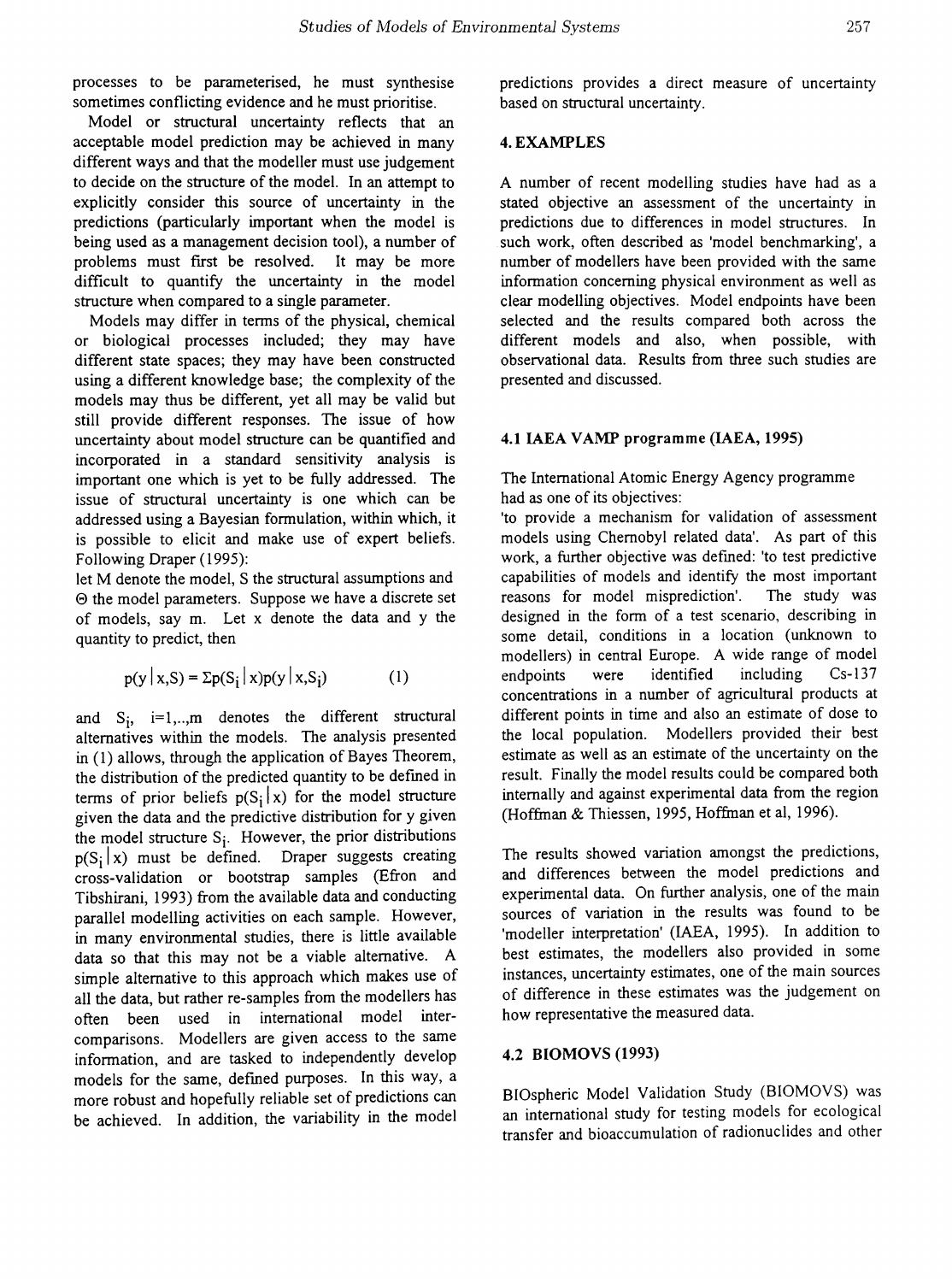trace substances. One of the primary objectives of BIOMOVS was 'to explain differences in model predictions due to structural deficiencies, invalid assumptions...' (BIOMOVS, 1993). Within the programme, one approach adopted involved the formulation of test scenarios based on suitable data and a comparison of model predictions against these independent data sets, while for the other approach, model predictions and associated estimates of uncertainty were compared. As in VAMP, when the model comparisons were made substantial differences were found, related in part to the expertise and judgement of the modeller. More recently, the BIOMOVS programme has developed a number of test cases to further investigate the role of expert judgement in determining uncertainty.

# 4.3 IAEA Arctic assessment programme (Scott et ai, 1997)

The Arctic assessment programme was concerned with evaluating the present and potential impacts of the dumping of nuclear waste within shallow coastal waters in the Arctic (specifically the Kara and Barents Seas). The waste of most concern was reactor compartments from nuclear submarines, some of which still contained spent nuclear fuel. A modelling group was created with the task of providing reliable and realistic estimates of the potential radiological impact on biota and human populations.

The modelling group comprised 9 modellers, and in the frrst phase of the work they undertook an extensive benchmarking exercise, with a view to providing provisional estimates of the uncertainties in the predictions due to differences in the model structure. The endpoints of the benchmarking were spatially and temporally discriminating, and it was of interest to investigate the variation in the endpoints.

The models used in the work simulate the dispersion ofradioactivity due to advection and diffusion within the water column and include interactions with suspended material and sediment. There were two main modelling approaches, one was based on compartmental models while the other used detailed 3-D hydrodynamic models.

In addition to a quantification of predictive uncertainty as a result of model structure, a directed sensitivity analysis was also carried out on subprocesses. Results again emphasised the importance of structural uncertainty in the overall predictive uncertainty.

# 5 SUMMARY AND CONCLUSIONS

Sensitivity and uncertainty analysis are important tools in the modelling toolkit. They should be performed routinely, as the modeller might assess the goodness of fit or check on outliers.

In model assessment and testing, sensitivity and uncertainty analysis provide the essential information for determining the acceptability of the uncertainties and the influential factors.

In model validation, the agreement of the model to observed or measured data can only be judged in the light of the predictive uncertainties.

In model design, sensitivity analysis encourages the identification of key processes to be further investigated and gives a metric by which to compare different model structures.

Taken together, sensitivity and uncertainty analysis contributes to a more reliable model, and one whose abilities are better understood.

# **REFERENCES**

- Andres T H, 1987. Statistical sampling strategies. Procs NEA Workshop on Uncertainty analysis for Perfonnance Assessments of Radioactive Waste Disposal Systems, Seattle 1987.
- Andres T H, 1997. Sampling methods and sensitivity analysis for large parameter sets. Journal of Statistical Computation and Simulation, to appear.
- Beven K, Binley A, 1992. The future of distributed models: Model calibration and uncertainty prediction. Hydrological Processes, 6, 279-298.
- Beven K, 1993. Prophecy, reality and uncertainty in distributed hydrological modelling. Advances in Water Research 16, 41-51.
- BIOMOVS, 1993. Final report, BIOMOVS Technical report 15, Swedish Radiation Protection Institute, Stockholm.
- Cooke R, 1994a. Parameter fitting for uncertain models: modelling uncertainty in small models. Reliability Engineering and System Safety 44, 89-102.
- Cooke R, 1994b. Uncertainty in dispersion and deposition accident consequence modelling assessed with performance-based expert judgement. Reliability Engineering and System Safety, 45 35-46.
- Draper 0, 1995. Assessment and propagation of model uncertainty. Journal of the Royal Statistical Society, Series B
- EC, 1995. Review on development of methodologies for modelling with uncertainty and variability: Munvar project. European Commission report, EUR 16174 EN.